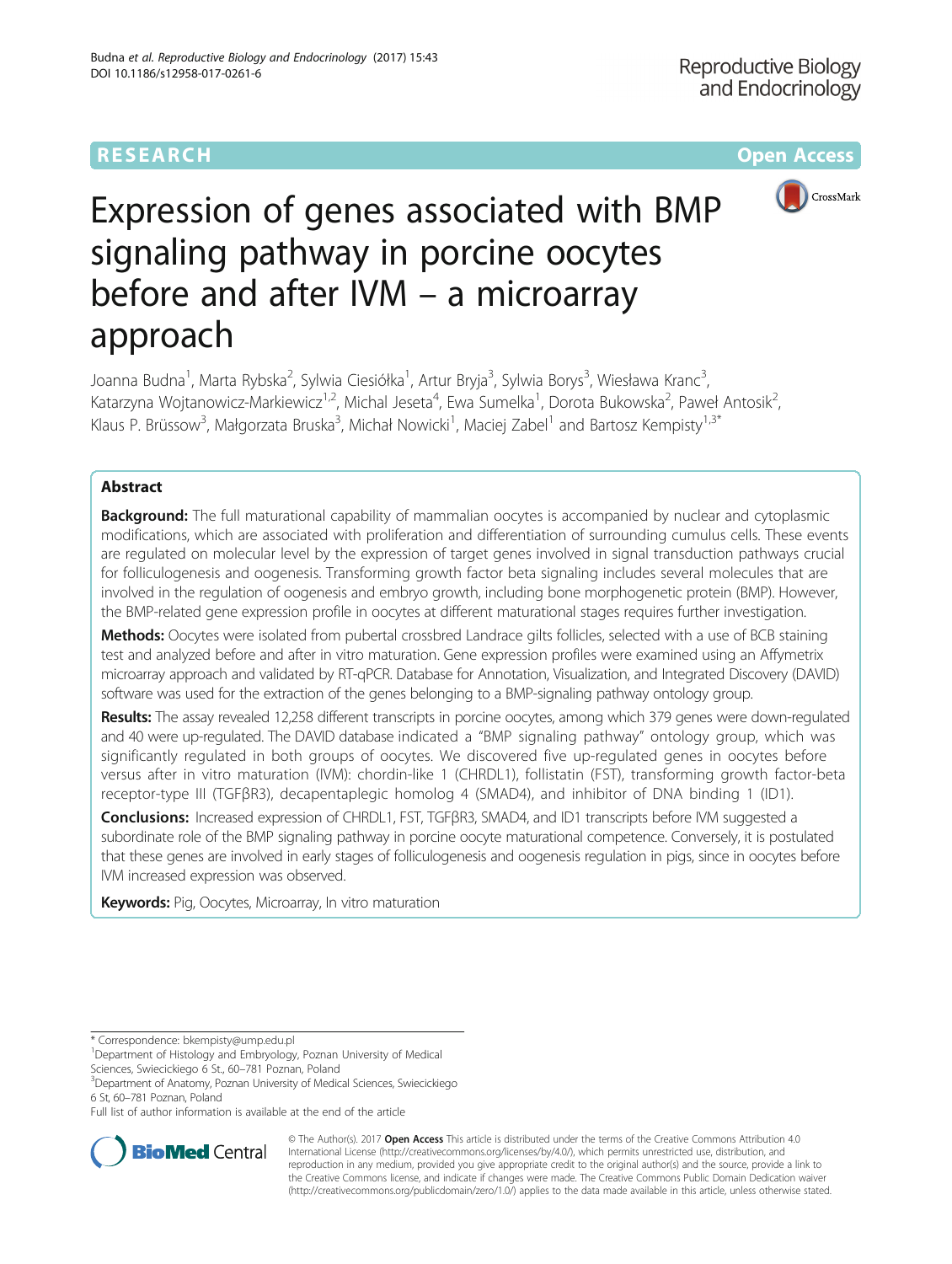## Background

The mammalian cumulus-oocyte complexes (COCs) undergo growth, as well as substantial morphological and biochemical differentiation, during the long stages of folliculogenesis and oogenesis [[1\]](#page-7-0). The biochemical changes include nuclear and cytoplasmic maturation of the oocyte and formation of gap junction connections (GJCs) between the gamete and surrounding somatic cells, which are associated with the bi-directional transport of small substances [\[2](#page-7-0), [3](#page-7-0)]. The morphological changes involve follicle modifications that occur during their differentiation from primordial and preantral to the antral stage shortly before ovulation. Moreover, during COCs maturation the cumulus cells (CCs), which tightly surround the oocytes, significantly change their structure from compact in immature gametes to expanded, a marker of complete maturation [[4\]](#page-7-0). It is suggested that during in vivo and in vitro mammalian COCs maturation their transcriptomic profile changes. Therefore, some differentially expressed genes may be recognized as new markers of maturational competence [[5\]](#page-7-0).

Recently, it was demonstrated that bone morphogenetic proteins (BMPs), apart from its role in bone formation, are involved in porcine folliculogenesis, early embryogenesis and morphogenesis in mammals [\[6](#page-7-0)]. Moreover, the BMP family of proteins regulates COCs maturation and achievement of the MII stage [\[7\]](#page-7-0).

Transforming growth factors beta (TGFβ) are a family of critical proteins that regulate somatic cell proliferation and differentiation both in vivo and in vitro. It has been recognized that the TGF superfamily members regulate important stages of folliculogenesis, oogenesis, and embryogenesis in mammals [\[8](#page-7-0)]. Additionally, TGFβ is an upstream activator of SMAD signaling pathway via BMPs kinases complexes [[9\]](#page-7-0). Activation of TGFβ induces subsequent phosphorylation of SMAD2 and SMAD3, finally forming a complex with SMAD4 [\[10](#page-7-0)]. The latter, located in the nucleus, regulates expression of inhibitor of DNA binding 1 (ID1) during development and cells differentiation [[11, 12\]](#page-7-0). The ID1 protein contains helix-loop-helix (HLH) architecture and functions in several cell lineages as a regulator of gene transcription following binding to target transcription factors via HLH motif [\[13](#page-7-0)]. As the result can regulate growth and differentiation in embryonic tissues [\[14](#page-7-0)].

Follistatin (FST) is a negative regulator of follicle growth and function, since it inhibits follicle-stimulating hormone (FSH) release. Interestingly, its increased expression was found in human chondrocytes [[15\]](#page-7-0), where chordin-like 1 (CHRDL1) can be also found [\[16](#page-7-0)]. Furthermore, both are known as competitive inhibitors of BMPs [[17\]](#page-7-0).

Described signaling pathway governs follicle development in the ovary, as well as development and oocyte maturation and competency [\[18](#page-7-0), [19](#page-7-0)], therefore our aim was to present the influence of BMP signaling pathway on maturation capability of porcine oocytes before and after IVM.

## Methods

## Experimental design

Collected oocytes were exposed to two Brilliant Cresyl Blue (BCB) tests and divided into two groups. The first group (before IVM) included oocytes graded as BCBpositive (BCB<sup>+</sup>) and not subjected to further IVM. The second group (after IVM) included BCB<sup>+</sup> oocytes which were then in vitro matured, and graded as BCB<sup>+</sup> after IVM.

## Animals

A total of 45 pubertal crossbred Landrace gilts bred on a commercial local farm were used in this study. They had a mean age of 155 days (range 140–170 days) and a mean weight of 100 kg (95–120 kg). All animals were housed under identical conditions and fed the same forage (depending on age and reproductive status). All experiments were approved by the Local Ethic Committee.

## Collection of porcine ovaries and cumulus-oocyte-complexes (COCs)

The ovaries and reproductive tracts were recovered at slaughter and transported to the laboratory within 40 min. at 38 °C in 0.9% NaCl. To provide optimal conditions for subsequent oocyte maturation and fertilization in vitro, the ovaries of each animal were placed in a 5% fetal bovine serum solution (FBS; Sigma-Aldrich Co., St. Louis, MO, USA) in PBS. Single large follicles (>5 mm) were opened by puncturing with a 5 ml syringe and 20-G needle in a sterile Petri dish, and COCs were recovered. The COCs were washed three times in modified PBS supplemented with 36 μg/ml pyruvate, 50 μg/ml gentamycine, and 0.5 mg/ml BSA (Sigma-Aldrich, St. Louis, MO, USA). COCs were selected under an inverted microscope Zeiss, Axiovert 35 (Lübeck, Germany), counted, and morphologically evaluated using the scale suggested by Jackowska et al. Only COCs of grade I possessing homogeneous ooplasm and uniform, compact cumulus cells were considered for further use, resulting in a total of 300 grade I oocytes (3 x  $n = 50$  before IVM group, 3 x  $n = 50$  after IVM group).

Assessment of oocyte developmental competence by BCB test Brilliant Cresyl Blue (BCB) test, which measures activity of glucose-6-phosphate (G6PDH) enzyme, was used for assessment of oocytes' quality and maturity [\[20\]](#page-7-0). The G6PDH enzyme converts BCB stain from blue to colorless. In oocytes that completed the growth activity of the enzyme decreases and the stain cannot be reduced,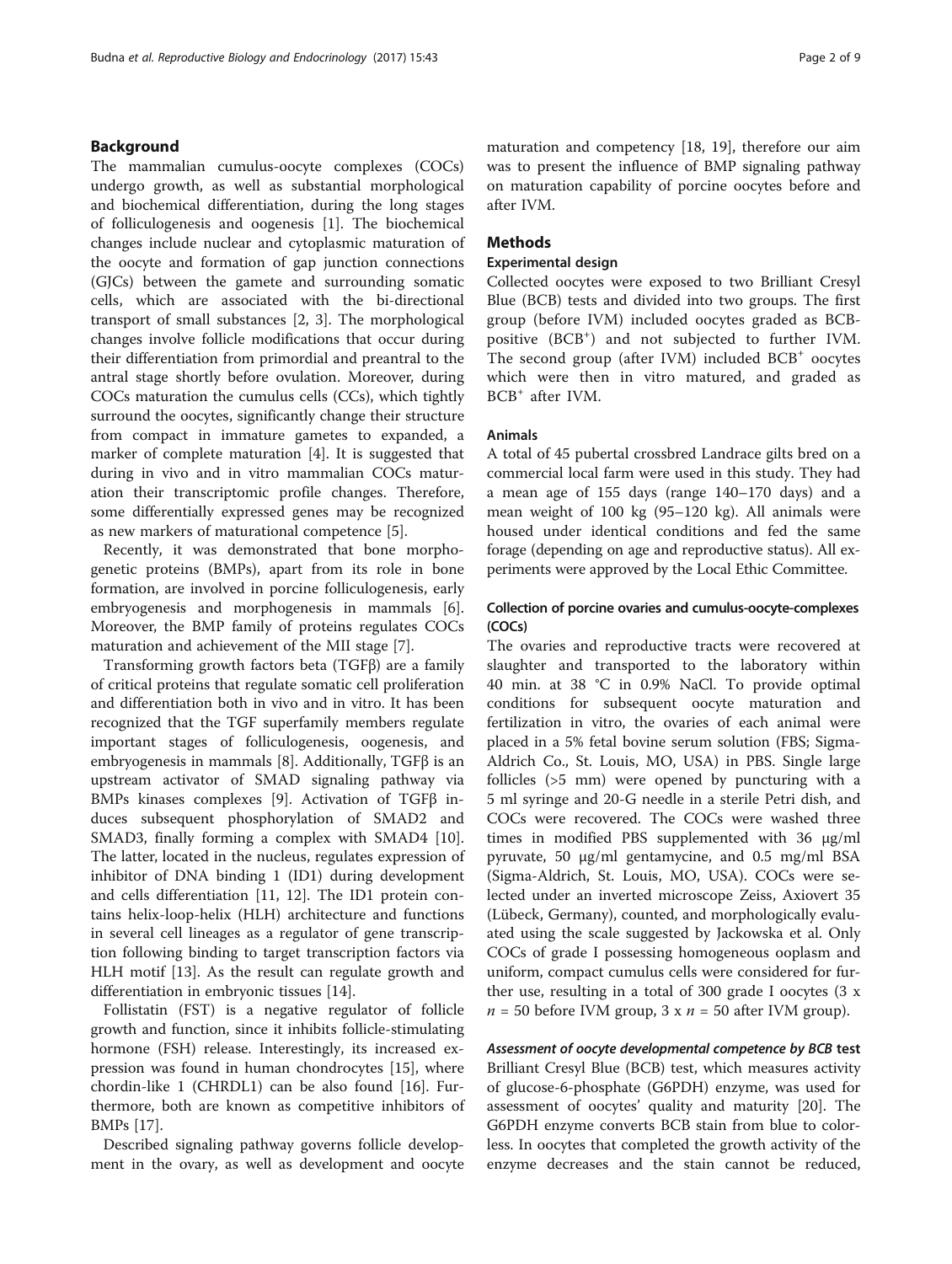resulting in blue oocytes (BCB<sup>+</sup>). To perform the BCB staining test, oocytes were washed twice in modified Dulbecco's Phosphate Buffered Saline (DPBS) commercially supplemented with 0.9 mM calcium, 0.49 mM magnesium, 0.33 mM pyruvate, and 5.5 mM glucose (Sigma-Aldrich, St. Louis, MO, USA), and additionally with 50 IU/ml penicillin, 50 μg/ml streptomycin (Sigma-Aldrich, St. Louis, MO, USA), and 0.4% Bovine Serum Albumin (BSA) [w/v] (Sigma-Aldrich, St. Louis, MO, USA). They were then treated with 13 μM BCB (Sigma-Aldrich, St. Louis, MO) diluted in DPBS at 38.5 °C, 5%  $CO<sub>2</sub>$  for 90 min. After treatment, the oocytes were transferred to DPBS and washed twice. During washing, the oocytes were examined under an inverted microscope and classified as stained blue  $(BCB<sup>+</sup>)$  or colorless  $(BCB<sup>-</sup>)$ <br>  $\Box$  Only the grapuless cell free  $BCB<sup>+</sup>$  occutes were used <sup>-</sup>). Only the granulosa cell-free BCB<sup>+</sup> oocytes were used for subsequent molecular analysis (before IVM group) or IVM followed by second BCB test and molecular analysis (after IVM group).

## In vitro maturation of porcine COCs

After the first BCB test, the BCB<sup>+</sup> COCs were subjected to IVM. Immature oocytes have compact cumulus cell layers that required removal for further oocyte evaluation. Thus, COCs were first incubated with bovine testicular hyaluronidase (Sigma-Aldrich, St. Louis, MO, USA) for 2 min at  $38^{\circ}$  C to separate cumulus and granulosa cells. Cells were then removed by vortexing the BCB<sup>+</sup> oocytes in 1% sodium citrate buffer followed by mechanical displacement using a small-diameter glass micropipette (Nichiryo, Nishikata, Japan). The COCs were cultured in Nunclon™Δ 4-well dishes (Thermo Fisher Scientific, Waltham, MA, USA) in 500 μl standard porcine IVM culture medium: TCM-199 (tissue culture medium) with Earle's salts and L-glutamine (Gibco BRL Life Technologies, Grand Island, NY, USA), supplemented with 2.2 mg/ml sodium bicarbonate (Nacalai Tesque, Inc., Kyoto, Japan), 0.1 mg/ml sodium pyruvate (Sigma-Aldrich, St. Louis, MO, USA), 10 mg/ml BSA (Bovine Serum Albumin) (Sigma-Aldrich, St. Louis, MO, USA), 0.1 mg/ml cysteine (Sigma-Aldrich, St. Louis, MO, USA), 10% (v/v) filtered porcine follicular fluid, and gonadotropin supplements at final concentrations of 2.5 IU/ml hCG (human Chorionic Gonadotropin) (Ayerst Laboratories, Inc., Philadelphia, PA, USA) and 2.5 IU/ml eCG (equine Chorionic Gonadotropin) (Intervet, Whitby, ON, Canada). Wells were covered with a mineral oil overlay and cultured for 44 h at 38 °C under 5%  $CO_2$ . After cultivation, the BCB staining test was performed, and BCB+ oocytes were used for further experiments.

## RNA extraction from porcine oocytes

Total RNA was extracted from samples using TRI Reagent (Sigma, St Louis, MO, USA) and RNeasy MinElute cleanup Kit (Qiagen, Hilden, Germany). The amount of total mRNA was determined from the optical density at 260 nm, and the RNA purity was estimated using the 260/ 280 nm absorption ratio (higher than 1.8) (Nano Drop spectrophotometer, Thermo Scientific, ALAB, Poland). The RNA integrity and quality were checked on a Bioanalyzer 2100 (Agilent Technologies, Inc., Santa Clara, CA, USA). The resulting RNA integrity numbers (RINs) were between 8.5 and 10 with an average of 9.2 (Agilent Technologies, Inc., Santa Clara, CA, USA). The RNA in each sample was diluted to a concentration of 100 ng/μl with an OD260/ OD280 ratio of 1.8/2.0. From each RNA sample, 500 ng of RNA was taken. The remaining amount of isolated RNA was used for the RT-qPCR study.

### Microarray expression analysis and statistics

The Affymetrix procedure was previously described by Trejter et al. [\[21](#page-7-0)]. Total RNA (100 ng) from each pooled sample was subjected to two rounds of sense cDNA amplification (Ambion® WT Expression Kit). The cDNA was used for biotin labeling and fragmentation by Affymetrix Gene Chip® WT Terminal Labeling and Hybridization (Affymetrix). Biotin-labeled fragments of cDNA (5.5 μg) were hybridized to Affymetrix<sup>®</sup> Porcine Gene 1.1 ST Array Strip (48 °C/20 h), where the expression profile of 12,258 porcine transcripts was examined. Microarrays were then washed and stained according to the technical protocol using the Affymetrix Gene Atlas Fuidics Station. The array strips were scanned employing Imaging Station of the Gene Atlas System. Preliminary analysis of the scanned chips was performed using Affymetrix Gene Atlas TM Operating Software. The quality of the gene expression data was checked according to quality control criteria provided by the software. Obtained CEL files were imported into downstream data analysis software.

All analyses were performed using Bioconductor software based on the statistical R programming language. For background correction, normalization, and summation of raw data, the Robust Multiarray Averaging (RMA) algorithm implemented in "affy" package of Bioconductor was applied. Biological annotation was taken from Bioconductor "oligo" package where the annotated data frame object was merged with a normalized data set, leading to a complete gene data table. Statistical significance of the analyzed genes was performed by moderated t-statistics from the empirical Bayes method. Obtained p-values were corrected for multiple comparisons using the Benjamini and Hochberg's false discovery rate. Selection of significantly changed gene expression values (differentially expressed genes) was based on a p-value below 0.05 and an expression fold higher than |2|. The homogeneity of analyzed groups was checked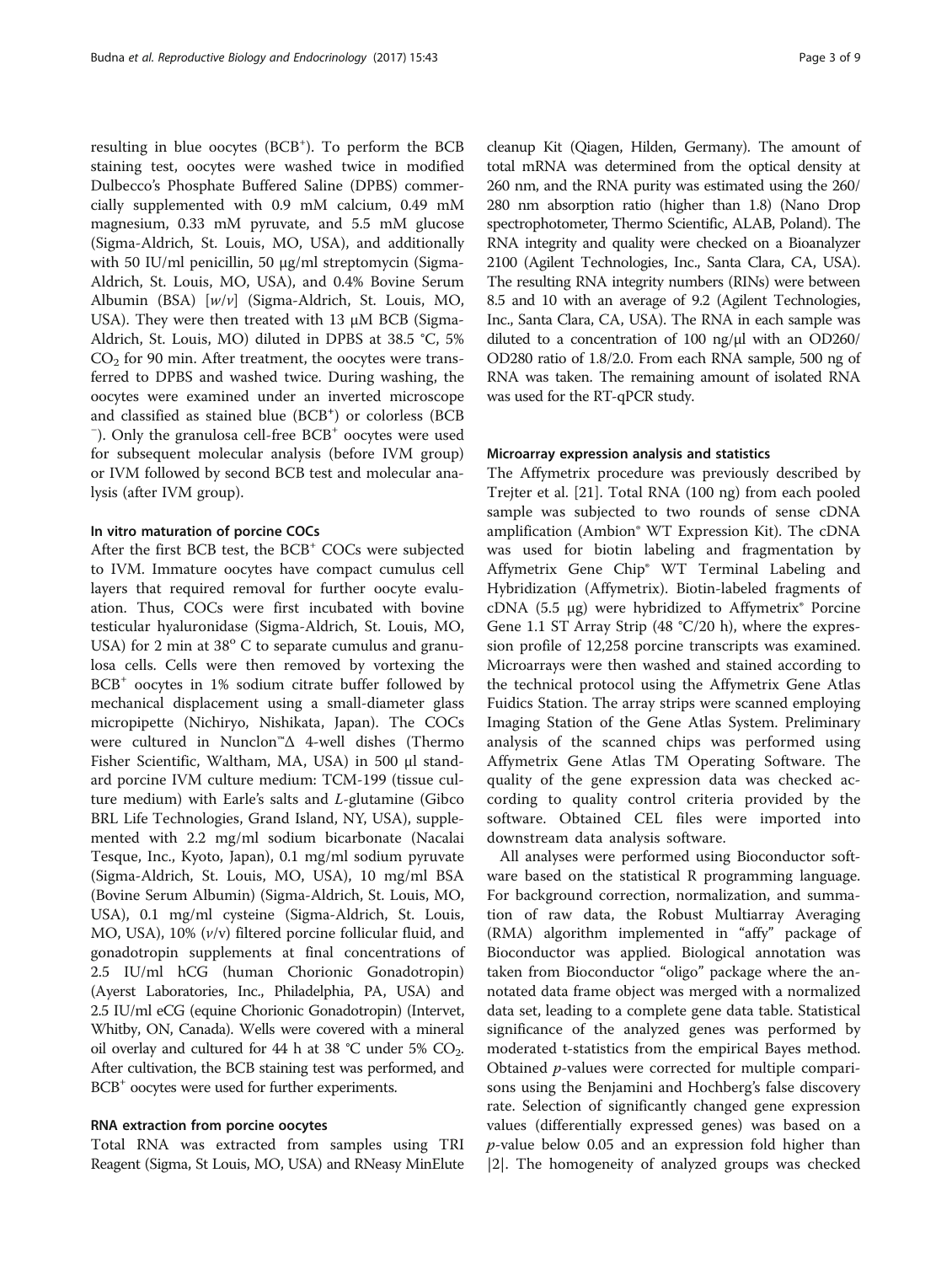by a principal component analysis (PCA) algorithm incorporated in "rgl" Bioconductor package.

Differentially expressed genes were subjected to the selection of genes associated with BMP signaling pathways. Differentially expressed gene lists (separated for up- and down-regulated) were uploaded to DAVID software (Database for Annotation, Visualization and Integrated Discovery) where differentially expressed genes belonging to "BMP signaling pathway" gene ontology biological process group (GO BP) were obtained [[22\]](#page-7-0). Expression data of these genes were subjected to a hierarchical clusterization procedure and presented as a heatmap.

Interactions between differentially expressed genes/ proteins belonging to "BMP signaling pathway" ontology group were investigated by STRING10 software (Search Tool for the Retrieval of Interacting Genes) [\[23](#page-7-0)]. List of gene names was used as query for interaction prediction. Search criteria were based on co-occurrences of genes/ proteins in scientific texts (text mining), co-expression, and experimentally observed interactions. The results of this analysis generated a gene/protein interaction network where the intensity of the edges reflects the strength of the interaction score. In addition to interaction prediction, STRING also performs functional enrichments of GO terms based on previously uploaded gene sets from "BMP signaling pathway" GO BP term.

## Real-time quantitative polymerase chain reaction (RT-qPCR) analysis

RT-qPCR analysis was performed in order to validate microarray results, using both the same RNA samples used for PCR and microarray profiling experiments.

Total RNA was isolated from oocytes before or after IVM. The RNA samples were re-suspended in 20 μl of RNase-free water and stored in liquid nitrogen. RNA samples were treated with DNase I and reversetranscribed (RT) into cDNA. RT-qPCR was conducted in a Light Cycler real-time PCR detection system (Roche Diagnostics GmbH, Mannheim, Germany) using SYBR® Green I as a detection dye, and target cDNA was quantified using the relative quantification method. The relative abundance of CHRDL1, FST, TGFβR3, SMAD4, and ID1transcripts in each sample was standardized to the internal standards. For amplification, 2 μl of cDNA solution was added to 18 μl of QuantiTect<sup>®</sup> SYBR<sup>®</sup> Green PCR (Master Mix Qiagen GmbH, Hilden, Germany) and primers (Table [1](#page-4-0)). One RNA sample of each preparation was processed without the RT-reaction to provide a negative control for subsequent PCR.

## Results

From whole sets of 12,258 analyzed transcripts, 379 genes were down-regulated whereas 40 were up-regulated in relation to the oocyte transcriptome before and after the in vitro maturation procedure. Principal Component Analysis (PCA) confirmed the homogeneity of the groups, since we obtained two separated clusters corresponding to tested experimental groups (before and after IVM).

DAVID software extracted five genes sets belonging to "BMP signaling pathway" gene ontology biological process term (GO BP). The set of genes consisting of CHRDL1, FST, TGFβR3, SMAD4, and ID1 was subjected to hierarchical clusterization procedure and presented as a heatmap. Arbitrary signal intensity acquired from microarray analysis was represented by green (higher expression) and red (lower expression) colors. Log2 signal intensity values for any single gene were resized to Row Z-Score scale (from  $-2$  - the lowest expression to  $+2$  - the highest expression for single gene) (Fig. [1](#page-4-0)). The set of differentially expressed genes belonging to "BMP signaling pathway" GO BP term category is presented in Table [2](#page-4-0) where their symbols, names, fold changes, and corrected p-values are shown.

Our analyses of differentially expressed genes, belonging to the BMP signaling pathway GO, with a use of STRING database revealed only weak interactions between ID1, SMAD4, and FST genes. We applied prediction methods such as text mining, co-expression and experimentally observed interactions, and found only weak interaction of protein homology. Strength of the interaction was reflected by the intensity of the edges.

STRING-generated functional enrichment of GO terms showed the top five GO terms that also belong to "BMP signaling pathway" GO BP. These terms include those that are very similar to "BMP signaling pathway" such as: "response to BMP", "cellular response to BMP stimulus", "transmembrane receptor protein serine/ threonine kinase signaling pathway", and "regulation of transmembrane receptor protein serine/threonine kinase signaling pathway", with their GO ID (pathway ID), GO term description (pathway description), and number of the genes belonging to appropriate category (count in gene set) (Table [3](#page-5-0)).

The result from the RT-qPCR revealed increased expression of CHRDL1, FST, TGFβR3, SMAD4, and ID1 in porcine oocytes before IVM as compared to analysis after IVM. The RT-qPCR assay confirmed the fold change and significance of microarray expression profiling. Figure [2](#page-5-0) shows comparison of both techniques with their respective fold changes for each gene.

## **Discussion**

Maturation capability is defined as the ability of female gametes to undergo nuclear and cytoplasmic maturation [[24\]](#page-7-0). This occurs when oocytes achieve the MII stage and RNA accumulates, creating the template for further protein synthesis during early embryogenesis [[25\]](#page-7-0). It has been clearly demonstrated in several species of mammals,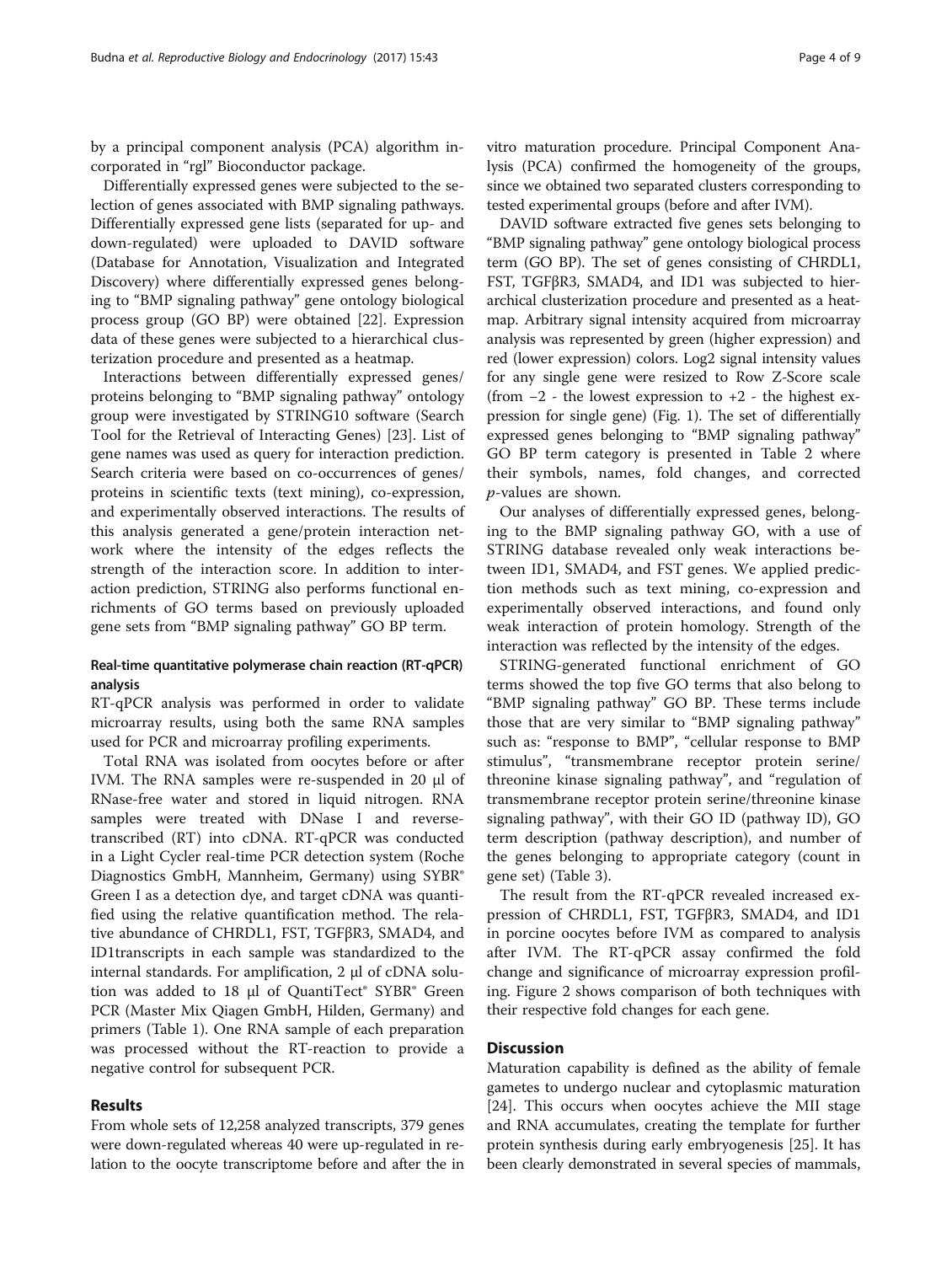| Transcript      | Sequence (5'-3' direction)                                | Gene accession no. | Product size (bp) | Efficiency |
|-----------------|-----------------------------------------------------------|--------------------|-------------------|------------|
| CHRDL1          | AACAATGCCTGTGTATGAGT<br><b>TCTGGGCTTCTCCTTCAGT</b>        | XM 005673817.2     | 242               | 91%        |
| <b>FST</b>      | <b>GAGCCCACCTCCTCAGGAC</b><br><b>TCTCAGGGCACAGCTCATCG</b> | NM 001003662.1     | 238               | 94%        |
| TGFBR3          | TGATCCACCATGAAGTGCAGT<br><b>TGCCTTCCTGCGCTGTCTC</b>       | NM 214272.1        | 190               | 108%       |
| ID <sub>1</sub> | AGCTGAACTCGGAATCCCAA<br>TTCAGCGACACAAGATGCGAT             | NM 001244700.1     | 147               | 107%       |
| SMAD4           | CCAAGTGCATATATAAAGGTCT<br><b>AGCCTTTCACAAAACTCATCC</b>    | XM 013985326       | 235               | 98%        |
| PBGD            | GAGAGTGCCCCTATGATGCT<br>ATGATGGCACTGAACTCCT               | NM 001097412.1     | $214$ bp          | 97%        |
| <b>B-ACTIN</b>  | GGGAGATCGTGCGGGACAT<br>CGTTGCCGATGGTGATGAC                | DO845171           | 141 bp            | 99%        |
| 18S rRNA        | <b>GTGAAACTGCGAATGGCTC</b><br>CCGTCGGCATGTATTAGCT         | AB117609           | $105$ bp          | 97%        |

<span id="page-4-0"></span>Table 1 Oligonucleotide sequences of primers used for RT-qPCR analysis

including domestic pigs, that only after proper maturation, the oocytes are fully fertilizable [[26](#page-7-0)]. It has been also suggested that the maturation period is crucial for normal zygote formation and embryonic growth in the preimplantation stage [[27](#page-7-0)]. Although in vitro culture (IVC) systems are applied to mimic in vivo conditions, the proportion of fully mature and fertilizable oocytes after IVC in numerous mammalian species is still unsatisfactory [[28](#page-7-0)]. Recently, several studies aimed to find new molecular markers of oocyte maturation ability in order to improve IVC models and increase the number of fully mature gametes [[29](#page-8-0)–[33\]](#page-8-0). Therefore, in this study we performed gene expression analysis in porcine oocytes before and after



expression for single gene)

IVM in order to define new molecular markers of female gamete maturation capability. Using microarray analysis, we selected genes related to the BMP family that were significantly up-regulated before IVM as compared to after IVM.

Chordin-like 1 (CHRDL1), also known as ventroptin (VOPT), is a protein involved in retina and tectum development, is crucial for topographic retinotectal projection, and is a known BMP4 antagonist [\[34](#page-8-0)]. Recent findings by Webb et al. [\[35](#page-8-0)] showed the expression of ventroptin in the developing human cornea and neural retina as early as week 7 of gestation. Additionally, they observed ventroptin expression in fetal organs such as the cerebellum as well as the prefrontal and occipital neocortex. These data suggest that CHRDL1 may belong to proteins involved in morphogenesis and organogenesis in mammals. The results from our experiments indicated CHRDL1 was significantly up-regulated before IVM as compared to oocytes analyzed after IVM. Since CHRDL1 is a secreted protein expressed mostly in

Table 2 Fold changes and adjusted p-values of differentially expressed genes

| Gene symbol        | Gene name                                                                   | Fold change | Adj. p value |  |  |  |
|--------------------|-----------------------------------------------------------------------------|-------------|--------------|--|--|--|
| CHRDL1             | chordin-like 1                                                              | $-7,18$     | 0,00005      |  |  |  |
| TGF <sub>BR3</sub> | transforming growth<br>factor, beta receptor III                            | $-5,09$     | 0,00041      |  |  |  |
| <b>FST</b>         | follistatin                                                                 | $-4.45$     | 000036       |  |  |  |
| ID1                | Inhibitor of DN binding 1,<br>dominant negative<br>helix-loop-helix protein | $-2.98$     | 0,00397      |  |  |  |
| SMAD4              | SMAD family member 4                                                        | $-2,72$     | 0.00124      |  |  |  |

Fold changes and adjusted p-values of differentially expressed genes belonging to the "BMP signaling pathway" functional category from DAVID GEOTERM BP database. Symbols and names of the selected genes are also shown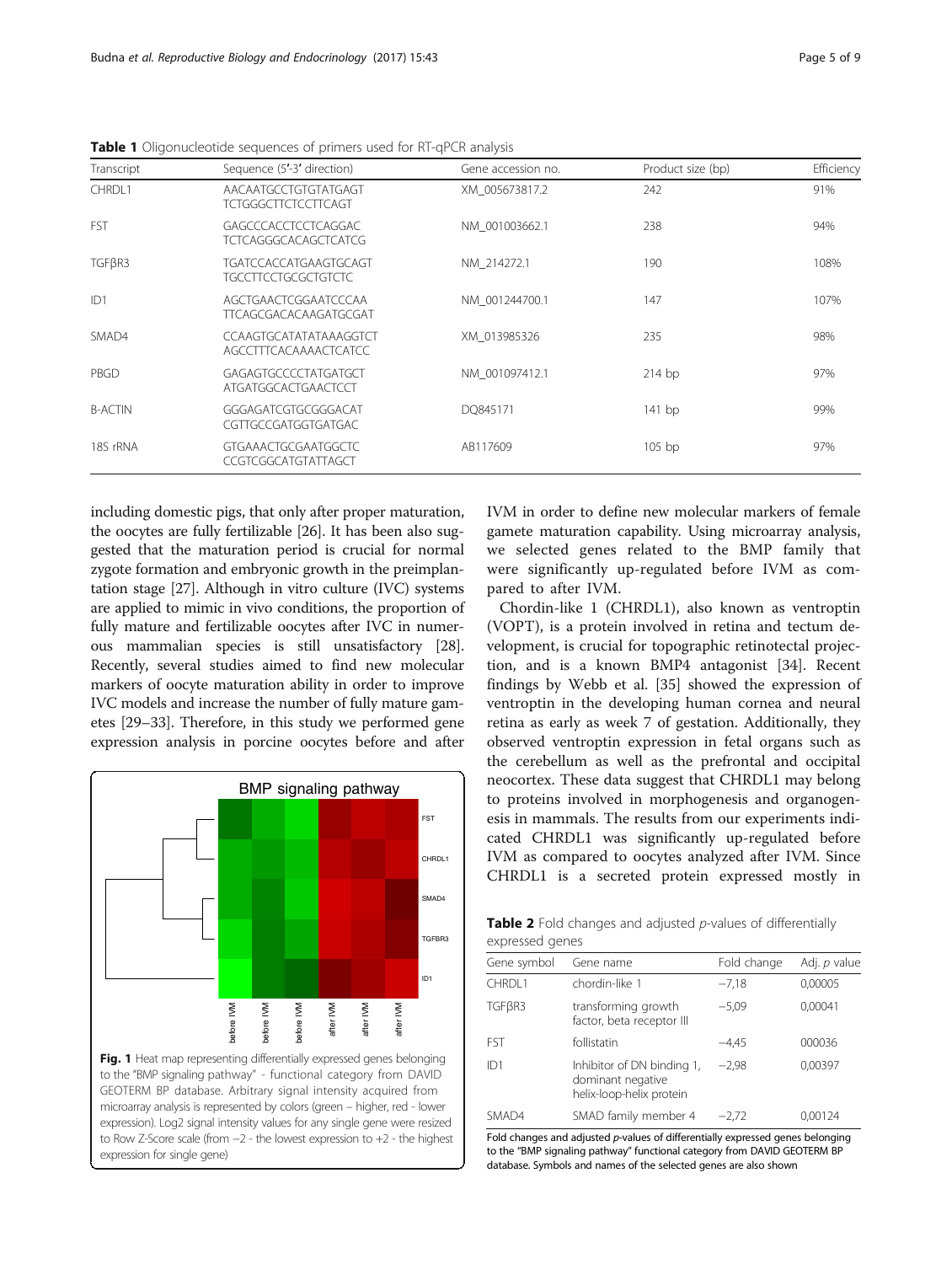<span id="page-5-0"></span>Table 3 Top five GO categories formed by differentially expressed genes

| Biological Process (GO) |                                                                                              |                   |  |  |
|-------------------------|----------------------------------------------------------------------------------------------|-------------------|--|--|
| Pathway ID              | Pathway Description                                                                          | Count in gene set |  |  |
| GO: 0030509             | BMP signaling pathway                                                                        | 4                 |  |  |
| GO: 0071772             | Response to BMP                                                                              | 4                 |  |  |
| GO: 0071773             | Cellular response to BMP<br>stimulus                                                         | 4                 |  |  |
| GO: 0007178             | Transmembrane receptor<br>protein serine/threonine<br>kinase signaling pathway               | 4                 |  |  |
| GO: 0090092             | Regulation of transmembrane<br>receptor protein serine/threonine<br>kinase signaling pathway | 4                 |  |  |

Top five GO categories formed by differentially expressed genes belonging to the "BMP signaling pathway" ontology group. GO categories were generated in STRING software. GO ID (pathway ID), GO term description (pathway description), number of the genes belonging to appropriate category (count in gene set) are shown

mesenchymal tissue during morphogenesis and organogenesis [[36\]](#page-8-0), its expression may be possibly related to embryos as opposed to mature oocytes. Moreover, higher expression of CHRDL1 in porcine oocytes before IVM let us assume that BMP-related morphogenesis may be significantly associated with early folliculogenesis in immature oocytes. Bachiller et al. [[37\]](#page-8-0), found that CHRDL1 (−/−) mice died during embryogenesis or perinatelly, what let us assume that this morphogenesis–related gene expression is more likely associated with embryo growth and development than with achievement of maturation capability in porcine oocytes.

A significant role of the TGF signaling pathway during early morphogenesis and organogenesis has also been determined [\[38](#page-8-0)]. In this study, we observed that induction of the BMP signaling pathway can be also associated with up-regulated gene expression of TGF family member follistatin (FST) and genes related to TGF signaling, such as transforming growth factor-beta receptor-type III (TGFβR3). Additionally, altered expression of the mother against decapentaplegic homolog 4 (SMAD4) transcript, known as the main mediator of TGF-beta (TGFβ) and BMP1 signal transduction, was also observed.

Recently, Inman et al. [[39](#page-8-0)] reported that TGFβ receptor (TGFβR) activity is required for nuclear SMAD activation, which regulates induction of TGFβR transcription. This bi-directional transport of SMADs/ TGFβR between the nucleus and cytoplasm provides the information regarding signaling pathways and events leading to the transcriptional activation of target genes. It has been suggested that activing- and activing receptor-related systems are involved in regulatory processes responsible for the maturational capability of oocytes [\[40](#page-8-0)].

The results of our microarray experiments clearly demonstrated up-regulation of all three members of TGF family: FST, TGFβR3, and SMAD4 in porcine oocytes before IVM compared to those analyzed after IVM. We therefore hypothesize that FST, TGFβR3, and SMAD4 could be involved in oocyte maturational competence, as well as induction of the TGF/TGFR signaling pathway. The latter could significantly improve the oocyte-follicular cell bi-directional shuttling. Our results may indicate that expression and likely release of FST out of the oocyte improve follicular cell growth and differentiation. Similar to Wang and Ge [\[41\]](#page-8-0), we observed

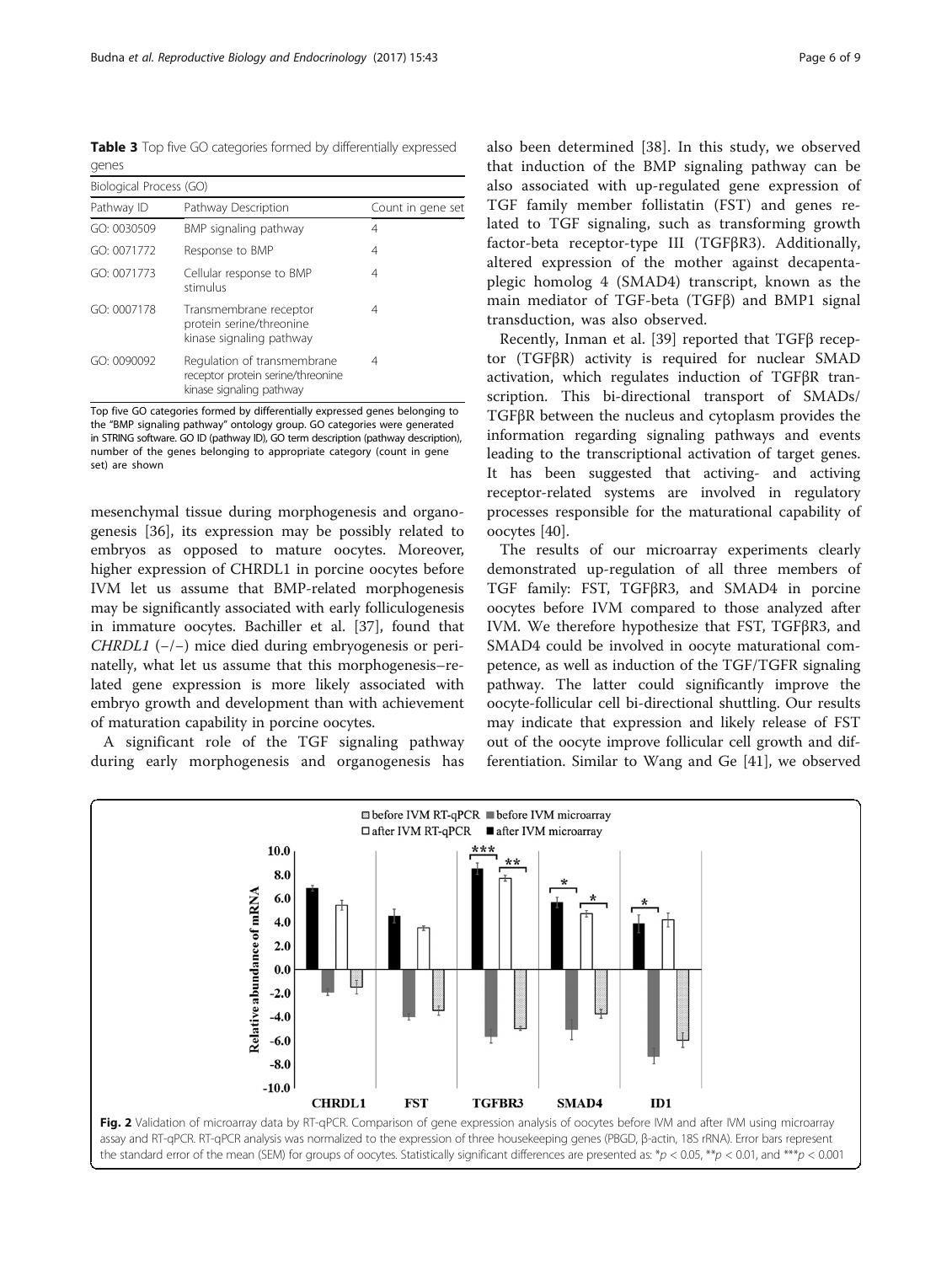TGFβ–related genes are up-regulated in oocytes before compared to after IVM gametes. Al-Edani et al., also observed up-regulated expression of TGFβR3 gene in human cumulus cells, supposedly as the result of enhanced angiogenesis, playing essential role in late stages of folliculogenesis [\[42](#page-8-0)]. Furthermore, Rodriques et al., found TGFβ, TGFβR I and R II mRNA in oocytes of all follicle stages as well as in granulosa cells of primary and secondary follicles in caprine [\[43](#page-8-0)]. That is why, we cannot exclude the existence of a TGF/TGFβ/TGFβR signaling cascade between oocytes and follicular cells, which maintains significantly higher activity at early stages of oogenesis and folliculogenesis.

It is likely that activation of the TGF signaling pathway in both oocytes and follicular cells is necessary for proper growth, development, and maintenance of proper maturational capability of porcine oocytes [[44\]](#page-8-0). Results obtained by Guéripel et al. can confirm this hypothesis, since they observed increased expression of TGFβ signaling pathway genes and proteins in mice exposed to FSH an LH treatment. Significant expression of TGFβR I and R II in theca interna, whereas much lower expression in GCs was found. The Smads exhibited strong expression in oocytes, GCs, and luteal cells but lower expression in the theca interna. Among the Smads, Smad4 had the highest expression [[45\]](#page-8-0).

It was well defined that oocyte maturational competence is significantly regulated by bi-directional shuttling of oocytes and somatic cumulus cells [[46](#page-8-0)]. The transport of molecules between these cells improves the metabolic status and significantly regulates the maturation ability of oocytes. Moreover, our recent studies clearly demonstrated that oocyte-cumulus cross-talk supports somatic cell proliferation and differentiation in vitro [\[47\]](#page-8-0). Although the important role of CCs surrounding oocytes in gametes maturational competence achievement is widely known [[48](#page-8-0)], there is relatively little data indicating the molecular basis of this process. Indeed, Salhab et al. used microarray assays to identify a transcriptomic profile in bovine CCs. Among 472 differentially expressed transcripts in CCs, TGFβ signaling GO was up-regulated, whereas MAP kinases pathway GO was down-regulated. Additionally, the protein assays showed an increased abundance of Smad4 in CCs after oocyte's IVM. The phosphorylation status of SMAD2, MAPK3/1, and MAPK14, but not MAPK8, was higher in the cells after IVM as compared to immature complexes. They concluded that in vitro maturation leads to increased activity of the TGFβ and MAPK signaling pathways, simultaneous with decreased oocyte quality [[49](#page-8-0)].

Contrary to these results, the current study observes significantly lower expression of TGF/TGFβ signaling related genes. Thus, we suspect an important role of this ontological group in the early stages of folliculogenesis and oogenesis, likely leading to maturational competence

of oocytes in pigs. Although, the function of Smad4 as the mediator of early embryogenesis is not entirely known, the role of SMAD4 as a regulator of SMAD2/3- and SMAD1/5/8 signaling pathways activation and FST expression was recently documented in cattle oocytes by Lee et al. Contrary to our observations, they found that Smad4 mRNA was significantly higher during oocyte's IVM with a maximum at 2-cell stage embryos and 8-cell stage to the lower level at blastocyst, concluding SMAD4 may be recognized as the main factor required for normal embryogenesis in cattle at 8-cell, 16-cell, and blastocyst stage [[50](#page-8-0)]. Taking into account also our observations, it is possible that SMAD4 is an important component of the TGFβ signaling pathway responsible for regulation of proper oogenesis and embryogenesis as well as achievement and maintenance of normal maturational status in both pigs and cattle.

It was well recognized in several species of mammals that the proper achievement of oocyte maturational capability is significantly orchestrated by cumulus cell proliferation and differentiation both in vivo and in vitro. Hogg et al. [[51](#page-8-0)], examined ovine ovary, and found ID 1–4 expression in granulosa and theca cells in ovarian follicles during their development. Finally, they hypothesized that ID proteins may play a key role in steroidogenic cells' regulation of growth and differentiation. This observation together with ID1 known functions of proliferation maintenance and differentiation inhibition [[14](#page-7-0)], may indicate that ID1 can be involved in transcriptional regulation essential for normal folliculogenesis. Although the role of ID1 as an important transcriptional activating factor in the mediation of cellular growth, development, proliferation, and differentiation is well known [[14](#page-7-0)], there exists only one description regarding an ID1 expression profile and oocyte maturation. Similarly to us, Blaha et al. using microarray assay investigated the effect of FSH administration on gene expression patterns in porcine cumulus cells. They found that FSH administration led to increased expression of genes encoding transcription factors including ID1. Finally, they concluded that FSH-induced expression of genes is responsible for regulation of cumulus cell differentiation and the events leading to successful oocytes in vitro maturation [\[52\]](#page-8-0).

## Conclusions

Higher expression of CHRDL1, FST, TGFβR3, SMAD4, and ID1 genes before IVM, as compared to oocytes analyzed after IVM, points these genes may be potential mediators of fully maturational competent gamete formation both in the nucleus and cytoplasm. We hypothesize that BMP signaling pathway genes influence regulatory processes at early stages of porcine oogenesis, however significance of this finding needs further investigation with a use of protein assays.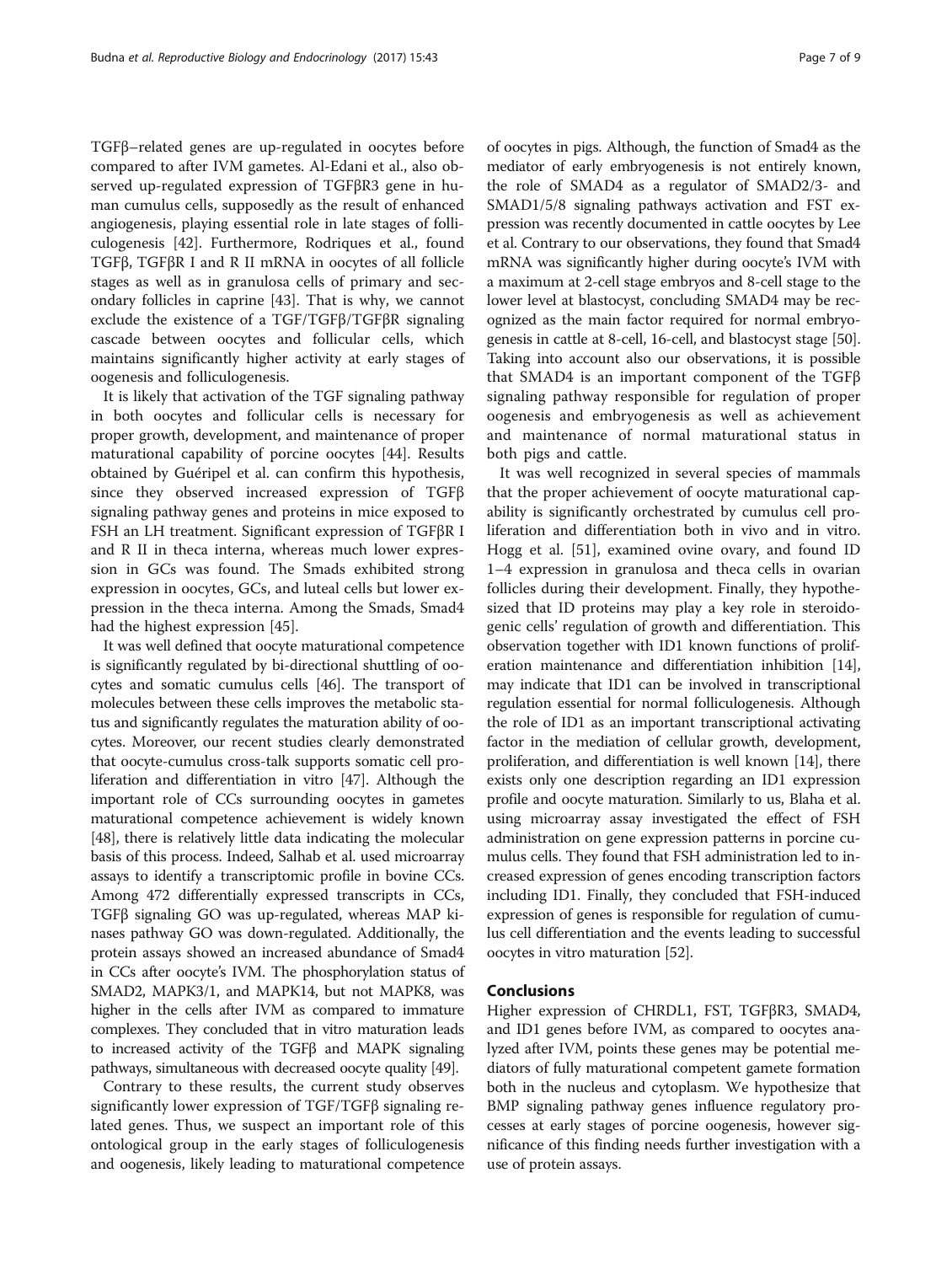### <span id="page-7-0"></span>Abbreviations

ALK: Activing-related kinases; BMP: Bone morphogenetic protein; CCs: Cumulus cells; CHRDL1: Chordin-like 1; COCs: Cumulus-oocyte complexes; DAVID: Database for annotation, visualization and integrated discovery; FST: Follistatin; GCs: Granulosa cells; GJCs: Gap junction connections; GO BP: Gene ontology biological process group; HLH: Helix-loop-helix (architecture); ID1: Inhibitor of DNA binding 1; IVM: In vitro maturation; PCA: Principal component analysis; RMA: Robust Multiarray averaging; SMAD: Decapentaplegic homolog; STRING: Search tool for the retrieval of interacting genes; TGFβ: Transforming Growth Factor beta; TGFβR: Transforming Growth Factor Beta Receptor; VOPT: Ventroptin

#### Acknowledgements

The authors thank Rotem Kahan for linguistic help in manuscript preparation.

#### Funding

The study was supported by grant number 2014/13/D/NZ9/04798 "SONATA" and UMO-2011/03/N/NZ4/00305 from the Polish National Science Centre.

#### Availability of data and materials

Please contact author for data requests.

#### Authors' contributions

JB – performed the experiment, author of the concept of the article, the author responsible for the manuscript. MR- collection of the biological material. SC– performed the experiment, BCB tests and IVM. AB– microarray expression and statistical analysis. SB– collection of the biological material. WK– performed the real-time quantitative polymerase chain reaction analysis. KWM– collection of the biological material. MJ– molecular assays, preparation of the tables and figs. ES– preparation of the literature for the manuscript. DB– animals healthcare evaluation. PA- animals healthcare evaluation. KPB– editorial assistance. MB– editorial assistance, verification and acceptance of the manuscript. MN– supervision of manuscript writing, verification and approval of the manuscript, provision of technical advice. MZ- supervision of manuscript writing. BK– senior author and major assistance. All authors read and approved the final manuscript.

#### Competing interests

The authors declare they have no competing interests.

#### Consent for publication

Not applicable.

#### Ethics approval and consent to participate

This study has been approved with resolution 32/2012 by Bioethical Committee at the Poznan University of Medical Sciences.

#### Author details

<sup>1</sup>Department of Histology and Embryology, Poznan University of Medical Sciences, Swiecickiego 6 St., 60-781 Poznan, Poland. <sup>2</sup>Institute of Veterinary Sciences, Poznan University of Life Sciences, Wolynska 35 St, 60–637 Poznan, Poland. <sup>3</sup> Department of Anatomy, Poznan University of Medical Sciences, Swiecickiego 6 St, 60–781 Poznan, Poland. <sup>4</sup>Department of Obstetrics and Gynecology, University Hospital and Masaryk University, Obilnitrh 11, 602 00 Brno, Czech Republic.

### Received: 25 February 2017 Accepted: 26 May 2017 Published online: 02 June 2017

#### References

- 1. Yokoo M, Sato E. Cumulus-oocyte complex interactions during oocyte maturation. Int rev Cytol. 2004;235:251–91.
- 2. Kidder GM, Vanderhyden BC. Bidirectional communication between oocytes and follicle cells: ensuring oocyte developmental competence. Can J Physiol Pharmacol. 2010;88:399–413.
- 3. Kempisty B, Ziolkowska A, Ciesiolka S, Piotrowska H, Antosik P, Bukowska D, et al. Study on connexin gene and protein expression and cellular distribution in relation to real-time proliferation of porcine granulosa cells. J Biol Regul Homeost Agents. 2014;28:625–35.
- 4. Uyar A, Torrealday S, Seli E. Cumulus and granulosa cell markers of oocyte and embryo quality. Fertil Steril. 2013;99:979–97.
- 5. Kempisty B, Piotrowska H, Walczak R, Śniadek P, Dziuban J, Bukowska D, et al. Factors with an influence on mammalian oocytes developmental potential in light of molecular and microfluidic research. Medycyna wet. 2011;67:435–9.
- 6. Lei X, Cui K, Cai X, Ren Y, Liu Q, Shi D. Bone morphogenetic protein 1 is expressed in porcine ovarian follicles and promotes oocyte maturation and early embryonic development. J vet med Sci. 2017;79:258–66.
- 7. Zhu G, Guo B, Pan D, Mu Y, Feng S. Expression of bone morphogenetic proteins and receptors in porcine cumulus-oocyte complexes during in vitro maturation. Anim Reprod Sci. 2008;104:275–83.
- 8. Piotrowska H, Kempisty B, Sosinska P, Ciesiolka S, Bukowska D, Antosik P, et al. The role of TGF superfamily gene expression in the regulation of folliculogenesis and oogenesis in mammals: a review. Vet med-Czech. 2013; 58:505–15.
- 9. Korchynskyi O, ten Dijke P. Identification and functional characterization of distinct critically important bone morphogenetic protein-specific response elements in the Id1 promoter. J Biol Chem. 2002;277:4883–91.
- 10. Massaque J. TGF-beta signal transduction. Annu rev Biochem. 1998;67:753–91.
- 11. Liu KJ, Harland RM. Cloning and characterization of Xenopus Id4 reveals differing roles for id genes. Dev Biol. 2003;264:339–51.
- 12. Peng Y, Kang Q, Luo Q, Jiang W, Si W, Liu BA, et al. Inhibitor of DNA binding/ differentiation helix-loop-helix proteins mediate bone morphogenetic proteininduced Osteoblast differentiation of Mesenchymal stem cells. J Biol Chem. 2004;279:32941–9.
- 13. Yu Y, Liang Y, Yin C, Liu X, Su Y, Zhang L, et al. Inhibitor of DNA-binding 1 promotes endothelial progenitor cell proliferation and migration by suppressing E2-2 through the helix-loop-helix domain. Int J Mol med. 2016;38:1549–57.
- 14. Ling F, Kang B, Sun XH. Id proteins: small molecules, mighty regulators. Curr top dev Biol. 2014;110:189–216.
- 15. Leddy HA, McNulty AL, Lee SH, Rothfusz NE, Gloss B, Kirby ML, et al. Follistatin in chondrocytes: the link between TRPV4 channelopathies and skeletal malformations. FASEB j. 2014;28:2525–37.
- 16. Taylor SE, Lee J, Smeriglio P, Razzaque A, Smith RL, Dragoo JL. Identification of human juvenile chondrocyte-specific factors that stimulate stemm cell growth. Tissue eng Part a. 2016;22:645–53.
- 17. Balemans W, Van Hul W. Extracellular regulation of BMP signaling in vertebrates: a cocktail of modulators. Dev Biol 2002;250:231–50.
- 18. Shimasaki S, Zachow RJ, Li D, Kim H, Iemura S-I, Ueno N, et al. A functional bone morphogenetic protein system in the ovary. Proc Natl Acad Sci U S a. 1999;96:7282–7.
- 19. Miyoshi T, Otsuka F, Inagaki K, Otani H, Takeda M, Suzuki J, et al. Differential regulation of Steroidogenesis by bone morphogenetic proteins in Granulosa cells: involvement of Extracellularly regulated Kinase signaling and Oocyte actions in follicle stimulating hormone-induced estrogen production. Endocrinology. 2007;148:337–45.
- 20. Ericsson SA, Boice ML, Funahashi H, Day BN. Assessment of porcine oocytes using brilliant cresyl blue. Theriogenology. 1993;39:214.
- 21. Trejter M, Hochol A, Tyczewska M, Ziolkowska A, Jopek K, Szyszka M, et al. Sex-related gene expression profiles in the adrenal cortex in the mature rat: microarray analysis with emphasis on genes involved in steroidogenesis. Int J Mol med. 2015;35:702–14.
- 22. Huang DW, Sherman BT, Tan Q, Kir J, Liu D, Bryant D, et al. DAVID bioinformatics resources: expanded annotation database and novel algorithms to better extract biology from large gene lists. Nucleic Acids res. 2007;35:W169–75.
- 23. von Mering C, Jensen LJ, Snel B, Hooper SD, Krupp M, Foglierini M, et al. STRING: known and predicted protein-protein associations, integrated and transferred across organisms. Nucleic Acids res. 2005;33:D433–7.
- 24. Eppig JJ. Coordination of nuclear and cytoplasmic oocyte maturation in eutherian mammals. Reprod Fertil dev. 1996;8:485–9.
- 25. Dunning KR, Lane M, Brown HM, Yeo C, Robker RL, Russell DL. Altered composition of the cumulus-oocyte complex matrix during in vitro maturation of oocytes. Hum Reprod. 2007;22:2842–50.
- 26. Kempisty B, Jackowska M, Bukowska D, Antosik P, Woźna M, Jaśkowski JM. Mechanisms regulating oogenesis, folliculogenesis and fertilization in pigs. Medycyna wet. 2011;67:299–303.
- 27. Marques MG, Nicacio AC, de Oliveira VP, Nascimento AB, Caetano HV, Mendes CM, et al. In vitro maturation of pig oocytes with different media, hormone and meiosis inhibitors. Anim Reprod Sci. 2007;97(3-4):375–381.
- 28. Nogueira D, Sadeu JC, Montagut J. In vitro oocyte maturation: current status. Semin Reprod med. 2012;30:199–213.